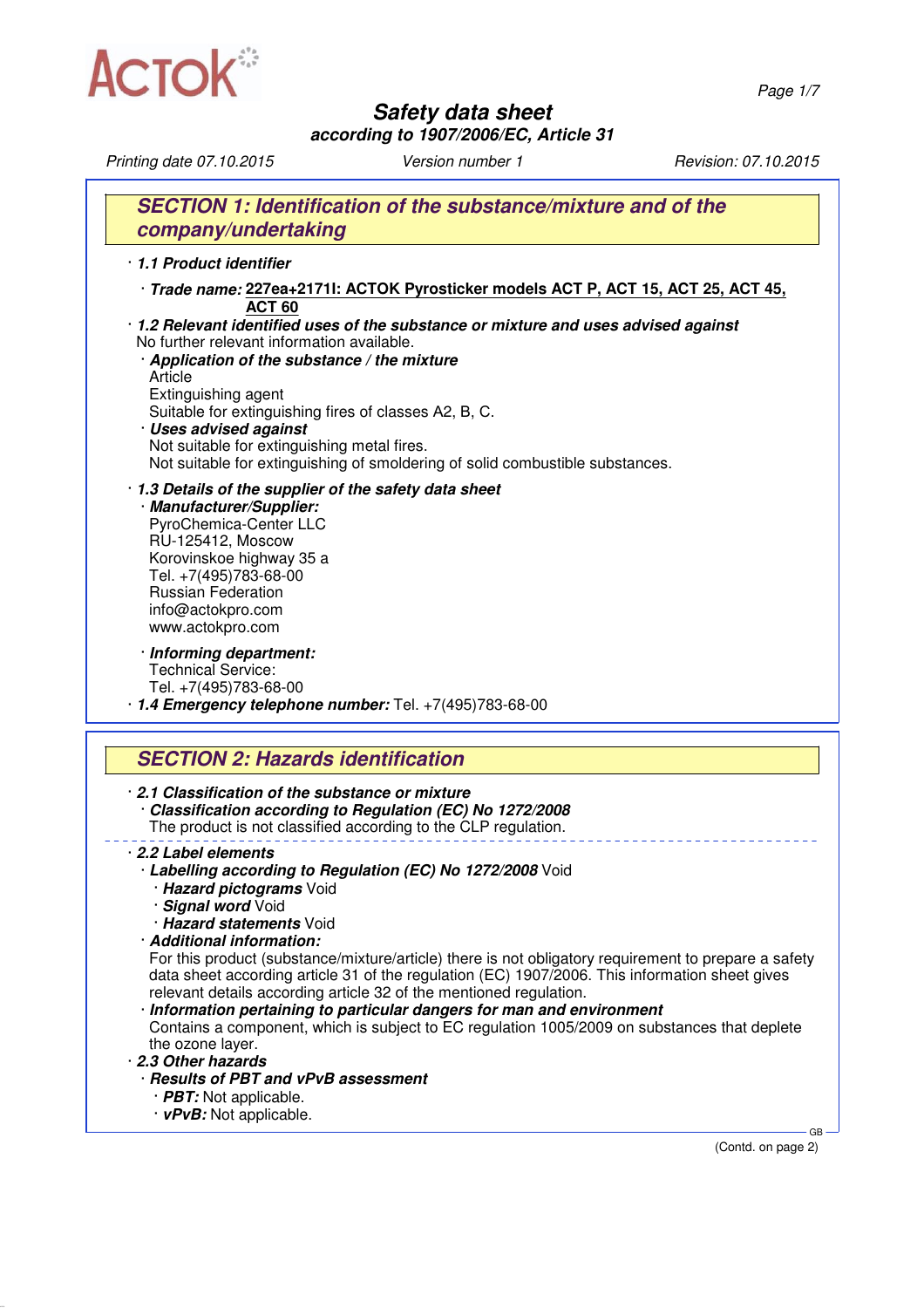# *Safety data sheet*

*according to 1907/2006/EC, Article 31*

*Printing date 07.10.2015 Version number 1 Revision: 07.10.2015*

#### *Trade name:* **227ea+2171I: ACTOK Pyrosticker models ACT P, ACT 15, ACT 25, ACT 45, ACT 60**

(Contd. from page 1)

### *SECTION 3: Composition/information on ingredients*

#### · *3.2 Chemical characterisation: Mixtures*

· *Description:* Foil containing thermically activatable, micro encapsulated fire extinguishing media.

| · Dangerous components:                                                                |                                                                                 |            |  |  |
|----------------------------------------------------------------------------------------|---------------------------------------------------------------------------------|------------|--|--|
| CAS: 677-69-0                                                                          | 1,1,1,2,3,3,3-heptafluoro-2-iodopropane                                         | $10 - 25%$ |  |  |
| EINECS: 211-643-3                                                                      | Acute Tox. 4, H332; Skin Irrit. 2, H315; Eye Irrit. 2,<br>H319; STOT SE 3, H335 |            |  |  |
| CAS: 431-89-0                                                                          | 1,1,1,2,3,3,3-heptafluoropropane                                                | $10 - 25%$ |  |  |
| EINECS: 207-079-2                                                                      | Press. Gas L, H280                                                              |            |  |  |
| Reg.nr.: 01-2119485489-18-X                                                            |                                                                                 |            |  |  |
| Additional information For the wording of the listed risk phrases refer to section 16. |                                                                                 |            |  |  |

### *SECTION 4: First aid measures*

#### · *4.1 Description of first aid measures*

- · *General information* Measures are valid for damaged products and leaking components.
- · *After inhalation* Supply fresh air; consult doctor in case of symptoms.
- · *After skin contact*
- Rinse with water.

If skin irritation continues, consult a doctor.

· *After eye contact*

Rinse opened eye for several minutes under running water.

In case of permanent aches and pains please go and see the doctor.

· *After swallowing* Swallowing is not considered to be a possible way of exposure. Rinse out mouth and then drink plenty of water. In case of persistent symptoms consult doctor.

· *4.2 Most important symptoms and effects, both acute and delayed* Anaesthetic effects

· *4.3 Indication of any immediate medical attention and special treatment needed*

No further relevant information available.

### *SECTION 5: Firefighting measures*

#### · *5.1 Extinguishing media*

- · *Suitable extinguishing agents*
- The product itself does not burn.
- Use fire fighting measures that suit the environment.
- · *5.2 Special hazards arising from the substance or mixture* Formation of poisonous gases during heating or in fires. Can be released in case of fire: Fluorohydrocarbons
- Iodised hydrocarbons
- · *5.3 Advice for firefighters*
- · *Protective equipment:* Wear self-contained breathing apparatus.

### *SECTION 6: Accidental release measures*

- · *6.1 Personal precautions, protective equipment and emergency procedures* Ensure adequate ventilation
- · *6.2 Environmental precautions:* Prevent material from reaching sewage system, holes and cellars.
- · *6.3 Methods and material for containment and cleaning up:* Collect mechanically.

(Contd. on page 3)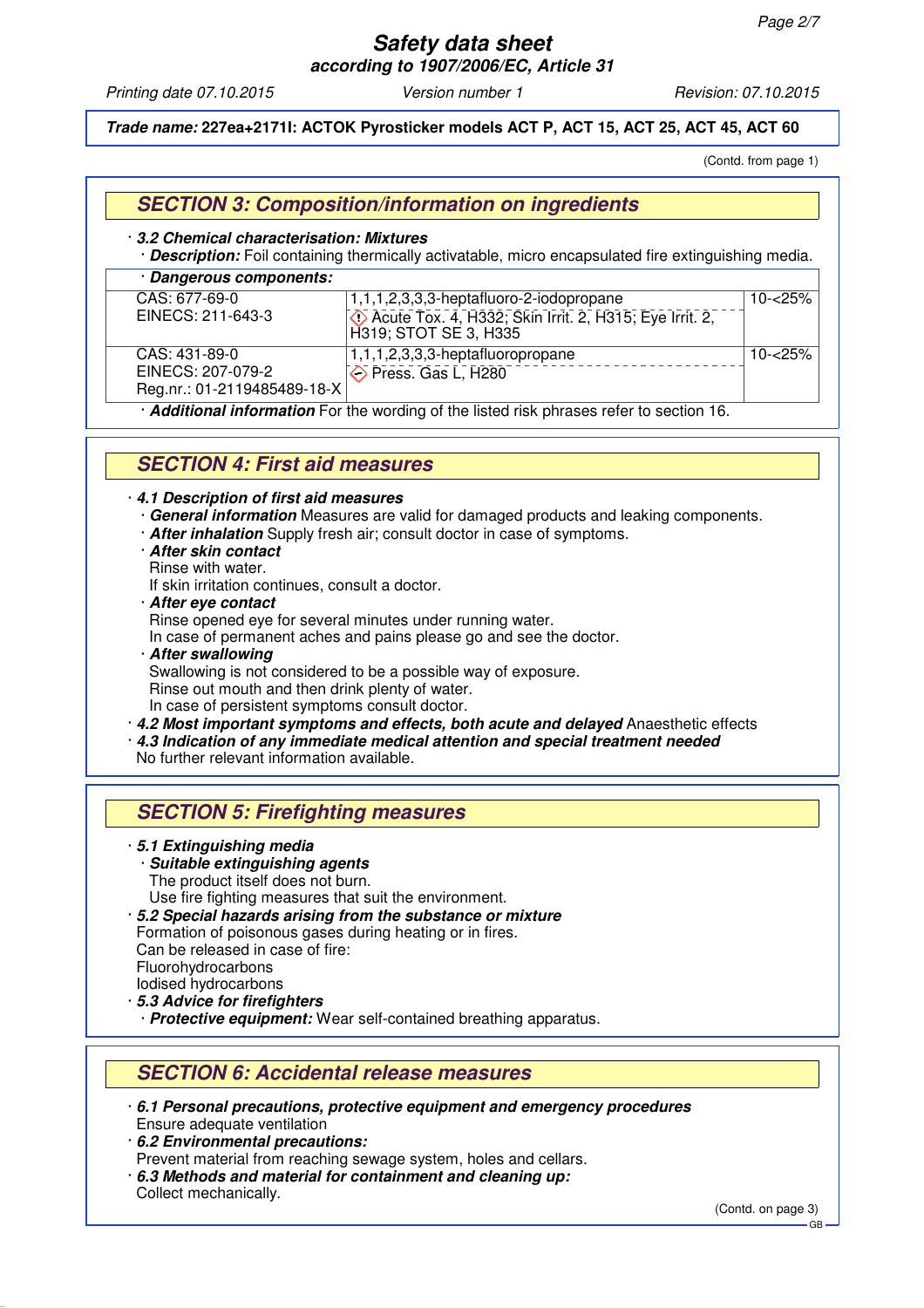GB

### *Safety data sheet according to 1907/2006/EC, Article 31*

*Printing date 07.10.2015 Version number 1 Revision: 07.10.2015*

#### *Trade name:* **227ea+2171I: ACTOK Pyrosticker models ACT P, ACT 15, ACT 25, ACT 45, ACT 60**

(Contd. from page 2)

Absorb liquid components with liquid-binding material. Dispose of the material collected according to regulations. Ensure adequate ventilation. · *6.4 Reference to other sections*

See Section 7 for information on safe handling See Section 8 for information on personal protection equipment. See Section 13 for information on disposal.

## *SECTION 7: Handling and storage*

· *7.1 Precautions for safe handling*

No special precautions necessary if used correctly. Ensure sufficient ventilation. Do not inhale gases/vapours/aerosols.

Avoid contact with eyes and skin.

- · *Information about protection against explosions and fires:* Store it away from ignition sources or open fire.
- · *7.2 Conditions for safe storage, including any incompatibilities*

· *Storage*

- · *Requirements to be met by storerooms and containers:* Store only undamaged original packaging drums.
- · *Information about storage in one common storage facility:* Not required.
- · *Further information about storage conditions:* Protect from heat and direct sunlight.
- · *7.3 Specific end use(s)* No further relevant information available.

## *SECTION 8: Exposure controls/personal protection*

#### · *8.1 Control parameters*

· *Components with limit values that require monitoring at the workplace:* The product does not contain any relevant quantities of materials with critical values that have to be monitored at the workplace.

- · *CAS No. Designation of material % Type Value Unit*
- · *Additional Occupational Exposure Limit Values for possible hazards during processing:*

The embedded extinguishing agent has narcotic properties in case of release.

· *Additional information:* The lists that were valid during the compilation were used as basis.

#### · *8.2 Exposure controls*

#### · *Personal protective equipment*

· *General protective and hygienic measures*

Wash hands during breaks and at the end of the work.

- · *Breathing equipment:*
- Not necessary if room is well-ventilated.

Use a breathing protection if high concentrations are present.

- Filter Type A.
- · *Protection of hands:*

No chemical-protective gloves required.

The glove material has to be impermeable and resistant to the product/ the substance/ the preparation.

Due to missing tests no recommendation to the glove material can be given for the product/ the preparation/ the chemical mixture.

Selection of the glove material on consideration of the penetration times, rates of diffusion and the degradation

· *Material of gloves*

The selection of the suitable gloves does not only depend on the material, but also on further marks of quality and varies from manufacturer to manufacturer. As the product is a preparation of several substances, the resistance of the glove material can not be calculated (Contd. on page 4)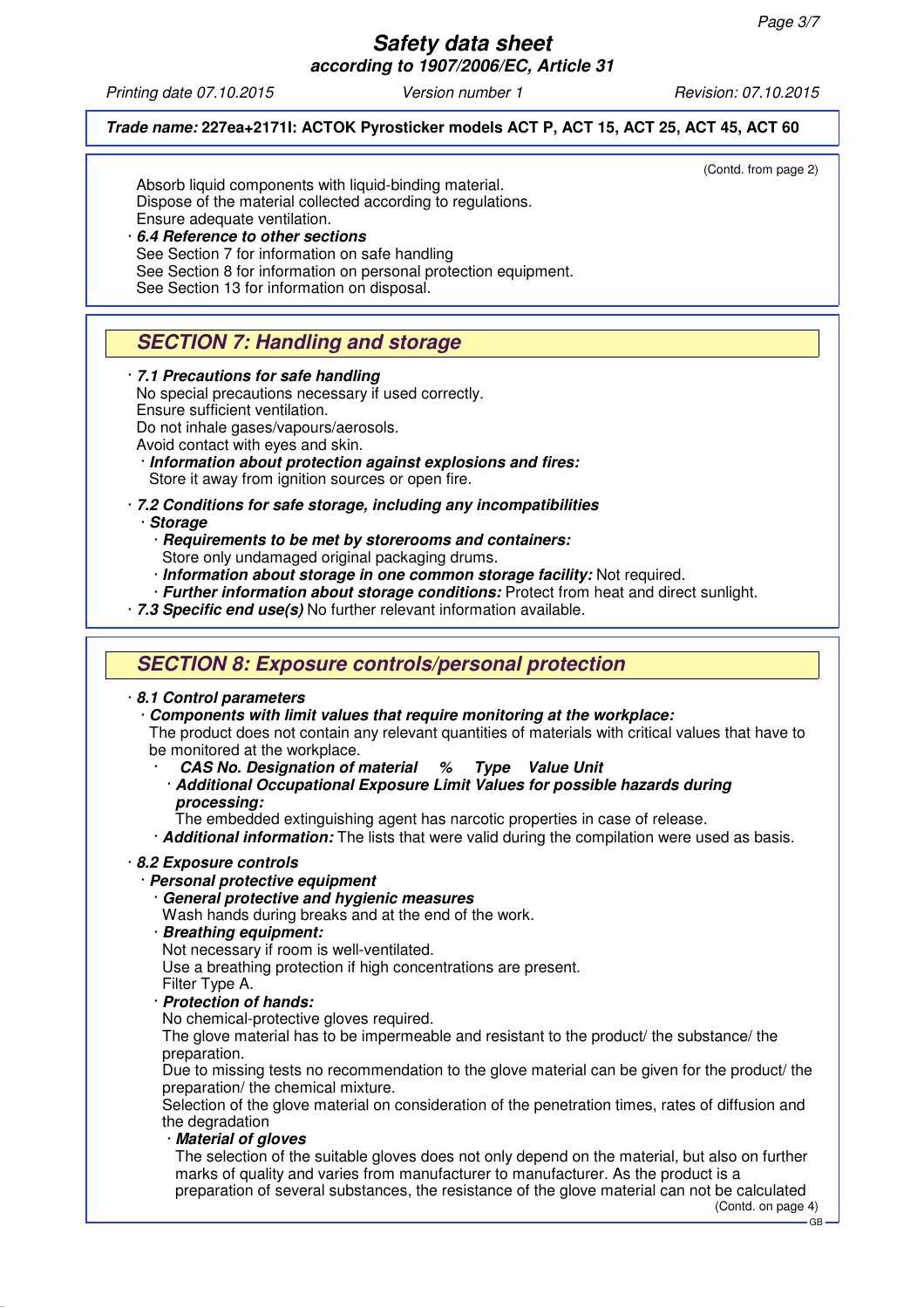*Printing date 07.10.2015 Version number 1 Revision: 07.10.2015*

(Contd. from page 3)

*Trade name:* **227ea+2171I: ACTOK Pyrosticker models ACT P, ACT 15, ACT 25, ACT 45, ACT 60**

in advance and has therefore to be checked prior to the application.

· *Penetration time of glove material* The exact break through time has to be found out by the manufacturer of the protective gloves and has to be observed.

· *Eye protection:* Safety glasses recommended during refilling.

## *SECTION 9: Physical and chemical properties*

| 9.1 Information on basic physical and chemical properties  |                                            |  |
|------------------------------------------------------------|--------------------------------------------|--|
| <b>General Information</b><br>· Appearance:                |                                            |  |
| · Form:                                                    | Foil                                       |  |
| · Colour:                                                  | Different according to colour              |  |
| · Odour:                                                   | odourless                                  |  |
| · Odour threshold:                                         | Not determined.                            |  |
| · pH-value:                                                | Not determined.                            |  |
|                                                            |                                            |  |
| · Change in condition                                      |                                            |  |
| · Melting point/Melting range:                             | Not determined<br>Not determined           |  |
| · Boiling point/Boiling range:                             |                                            |  |
| · Flash point:                                             | Not applicable                             |  |
| · Inflammability (solid, gaseous)                          | Not applicable.                            |  |
| · Ignition temperature:                                    |                                            |  |
| · Decomposition temperature:                               | Not determined.                            |  |
| · Self-inflammability:                                     | Product is not selfigniting.               |  |
| · Danger of explosion:                                     | Product is not explosive.                  |  |
| Critical values for explosion:                             |                                            |  |
| · Lower:                                                   | Not determined.                            |  |
| · Upper:                                                   | Not determined.                            |  |
| · Vapour pressure:                                         | Not applicable.                            |  |
| · Density                                                  | Not determined                             |  |
| · Relative density                                         | Not determined.                            |  |
| · Vapour density                                           | Not determined.                            |  |
| · Evaporation rate                                         | Not determined.                            |  |
| · Solubility in / Miscibility with                         |                                            |  |
| · Water:                                                   | Not miscible or difficult to mix           |  |
| · Partition coefficient (n-octanol/water): Not determined. |                                            |  |
| · Viscosity:                                               |                                            |  |
| dynamic:                                                   | Not determined.                            |  |
| · kinematic:                                               | Not determined.                            |  |
| 9.2 Other information                                      | No further relevant information available. |  |

## *SECTION 10: Stability and reactivity*

· *10.1 Reactivity* No further relevant information available.

· *10.2 Chemical stability*

· *Thermal decomposition / conditions to be avoided:*

No decomposition if used and stored according to specifications.

Thermal decomposition  $> 400$  °C.

(Contd. on page 5)

GB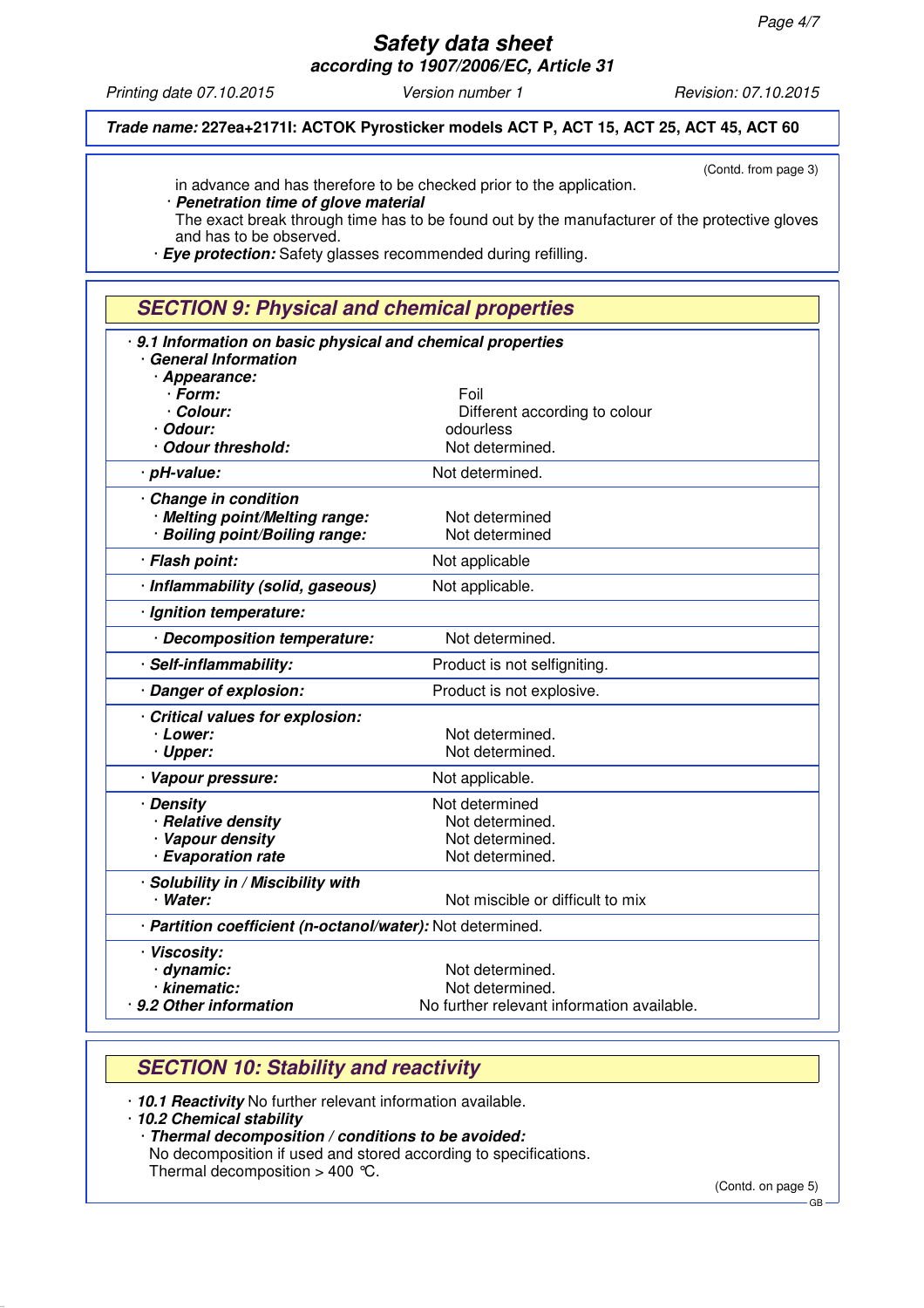*Printing date 07.10.2015 Version number 1 Revision: 07.10.2015*

#### *Trade name:* **227ea+2171I: ACTOK Pyrosticker models ACT P, ACT 15, ACT 25, ACT 45, ACT 60**

(Contd. from page 4)

- · *10.3 Possibility of hazardous reactions* No dangerous reactions known
- · *10.4 Conditions to avoid* Temperatures greater than 80 °C.
- · *10.5 Incompatible materials:* No further relevant information available.
- · *10.6 Hazardous decomposition products:*

None in case of intended use and storage in compliance with instructions.

## *SECTION 11: Toxicological information*

· *11.1 Information on toxicological effects*

· *Acute toxicity* Based on available data, the classification criteria are not met.

- · *Primary irritant effect:*
	- · *Skin corrosion/irritation* Based on available data, the classification criteria are not met.
	- · *Serious eye damage/irritation*
- Based on available data, the classification criteria are not met.
- · *Respiratory or skin sensitisation*

Based on available data, the classification criteria are not met.

#### · *Repeated dose toxicity*

**677-69-0 1,1,1,2,3,3,3-heptafluoro-2-iodopropane**

Oral NOAEL (28d) 433 mg/kg bw/day (mouse)

**431-89-0 1,1,1,2,3,3,3-heptafluoropropane**

Inhalative NOAEC (90d) 731690 mg/m3 (rat)

#### · *CMR effects (carcinogenity, mutagenicity and toxicity for reproduction)*

- Germ cell mutagenicity Based on available data, the classification criteria are not met.
- **Carcinogenicity** Based on available data, the classification criteria are not met.
- · *Reproductive toxicity* Based on available data, the classification criteria are not met.
- · *STOT-single exposure* Based on available data, the classification criteria are not met.
- · *STOT-repeated exposure* Based on available data, the classification criteria are not met.
- · *Aspiration hazard* Based on available data, the classification criteria are not met.

## *SECTION 12: Ecological information*

#### · *12.1 Toxicity*

· *Aquatic toxicity:* No further relevant information available.

· *12.2 Persistence and degradability* No further relevant information available. · *Other information:* There are no data available about the preparation.

- · *12.3 Bioaccumulative potential* No further relevant information available.
- · *12.4 Mobility in soil* No further relevant information available.

#### · *Additional ecological information:*

· *General notes:*

Water hazard class 1 (German Regulation) (Self-assessment): slightly hazardous for water. Do not allow undiluted product or large quantities of it to reach ground water, water bodies or sewage system.

Avoid emission into atmosphere. Product shows a highatmospheric residence time and is justified suspected to influence the O2/O3 balance in the stratosphere.

#### · *12.5 Results of PBT and vPvB assessment*

· *PBT:* Not applicable.

· *vPvB:* Not applicable.

· *12.6 Other adverse effects*

This product contains a fluorinated hydrocarbon with a high greenhouse warming potential.

(Contd. on page 6)

GB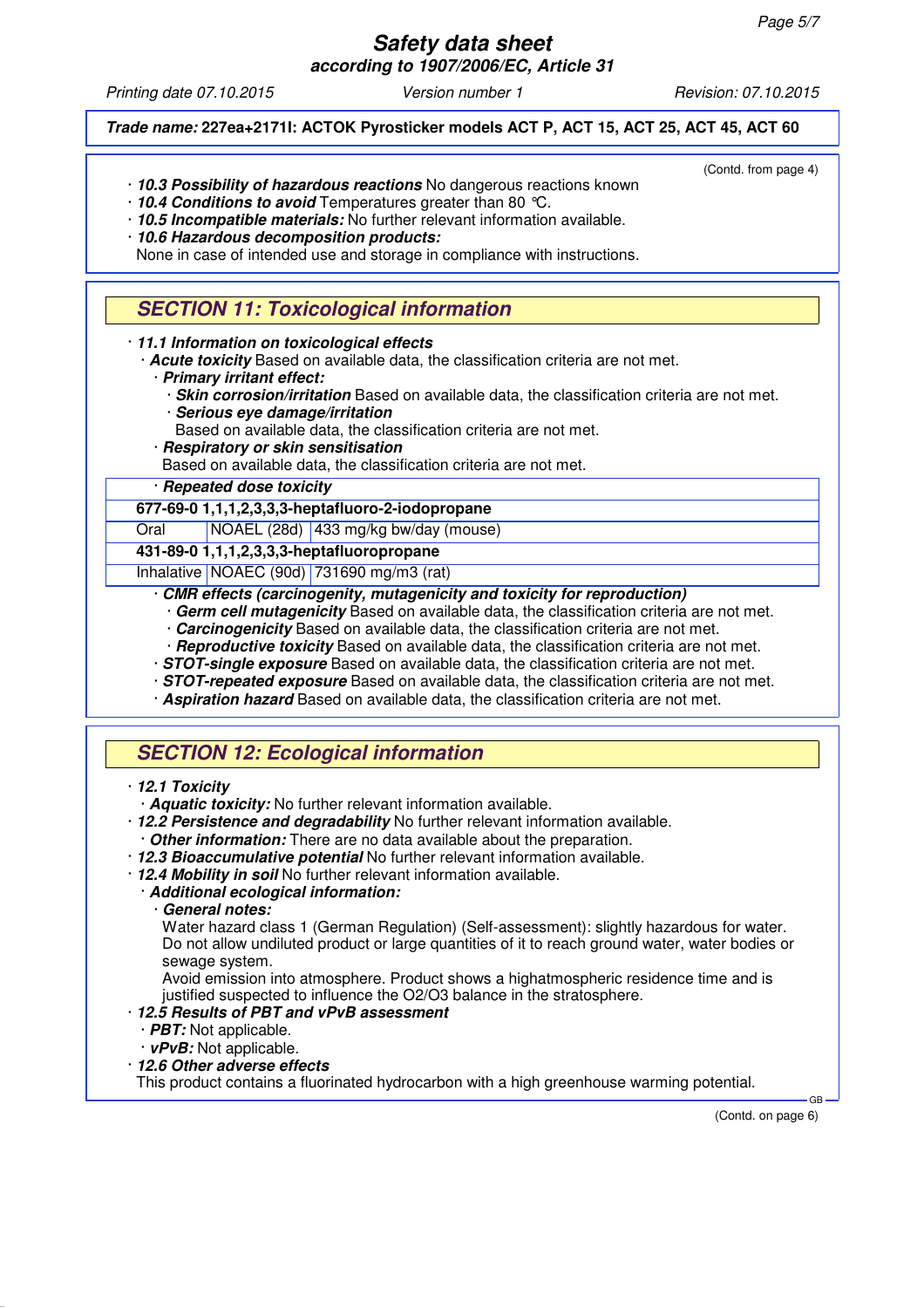*Printing date 07.10.2015 Version number 1 Revision: 07.10.2015*

*Trade name:* **227ea+2171I: ACTOK Pyrosticker models ACT P, ACT 15, ACT 25, ACT 45, ACT 60**

(Contd. from page 5)

|         | 13.1 Waste treatment methods<br>· Recommendation                                              |
|---------|-----------------------------------------------------------------------------------------------|
| system. | Must not be disposed of together with household garbage. Do not allow product to reach sewage |
|         | Contact manufacturer for recycling information.                                               |
|         | · European waste catalogue                                                                    |
|         | 14 00 00 WASTE ORGANIC SOLVENTS, REFRIGERANTS AND PROPELLANTS (except 07<br>and $08$ )        |
|         | 14 06 00 waste organic solvents, refrigerants and foam/aerosol propellants                    |
|         | 14 06 02* other halogenated solvents and solvent mixtures                                     |
|         | 16 00 00 WASTES NOT OTHERWISE SPECIFIED IN THE LIST                                           |
|         | 16 03 00 off-specification batches and unused products                                        |
|         | 16 03 05* organic wastes containing dangerous substances                                      |

Dispose of packaging according to regulations on the disposal of packagings.

## *SECTION 14: Transport information*

| $\cdot$ 14.1 UN-Number<br>· ADR, ADN, IMDG, IATA                                                | Void                    |  |
|-------------------------------------------------------------------------------------------------|-------------------------|--|
| 14.2 UN proper shipping name<br>· ADR, ADN, IMDG, IATA                                          | Void                    |  |
| 14.3 Transport hazard class(es)                                                                 |                         |  |
| · ADR, ADN, IMDG<br>· Class                                                                     | Void                    |  |
| · IATA<br>· Class                                                                               | Void<br>Not Restricted. |  |
| 14.4 Packing group<br>· ADR, IMDG, IATA                                                         | Void                    |  |
| 14.5 Environmental hazards:                                                                     | Not applicable.         |  |
| 14.6 Special precautions for user                                                               | Not applicable.         |  |
| · 14.7 Transport in bulk according to Annex II<br>of Marpol and the IBC Code<br>Not applicable. |                         |  |
| · UN "Model Regulation":                                                                        | Void                    |  |

## *SECTION 15: Regulatory information*

· *15.1 Safety, health and environmental regulations/legislation specific for the substance or mixture*

· *Labelling according to Regulation (EC) No 1272/2008* Void

· *Hazard pictograms* Void

· *Signal word* Void

· *Hazard statements* Void

(Contd. on page 7)

GB